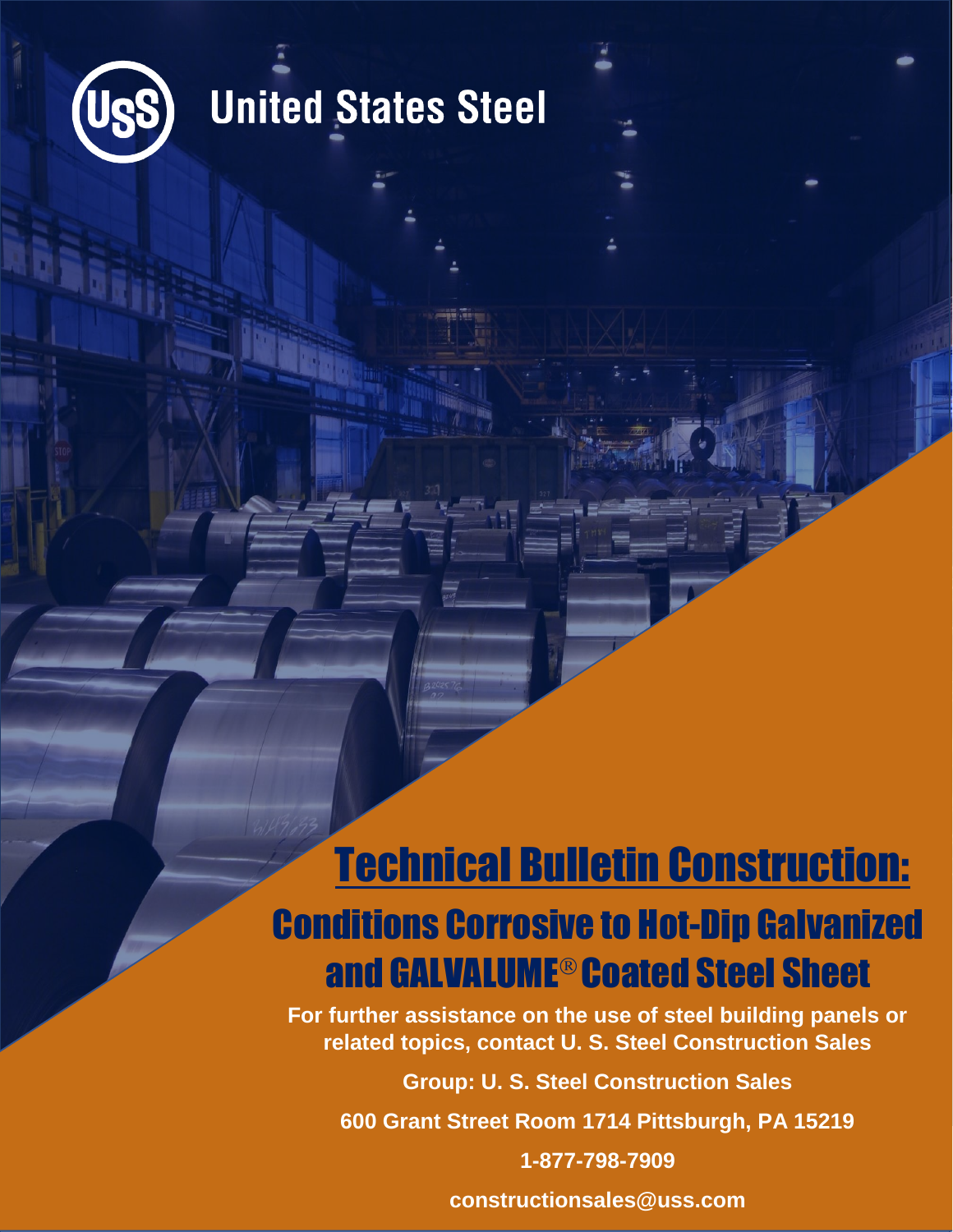# Conditions Corrosive to Hot-Dip **Galvanized And GALVALUME<sup>®</sup> Coated Steel** Sheet

The material in this paper is intended for general information only. Any use of this material in relation to any specific application should be based on independent examination and verification of its unrestricted availability for such use, and a determination of suitability for the application by professionally qualified personnel. No license under any United States Steel Corporation patents or other proprietary interest is implied by the publication of this paper. Those making use of or relying upon the material assume all risks and liability arising from such use or reliance.



For further assistance on the use of steel building panels or related topics, contact U. S. Steel Construction Sales Group:

> U. S. Steel Construction Sales 600 Grant Street Room 1714 Pittsburgh, PA 15219 1-877-798-7909 constuctionsales@uss.com

**United States Steel** 

Hot-Dip Galvanize (HDG) and GALVALUME<sup>®1</sup> Coated Steel Sheet are intended for applications where excellent corrosion resistance is required. The metallic coatings provide barrier and galvanic protection to the steel. However, under certain conditions, United States Steel Corporation (U. S. Steel) does not recommend using HDG and GALVALUME<sup>®</sup> Coated Products or recommends using additional precautions to minimize corrosion. These conditions include:

### **Contact with Elements Less Active Than Zinc Or Aluminum**

Galvanic corrosion occurs when two dissimilar metals are electrically coupled in the presence of a corrosive electrolyte, one of them is preferentially corroded while the other is protected from corrosion. Any alloy will be preferentially corroded when coupled to a less active alloy. The relative activities of various metals are ranked in the Galvanic Series of metals for a given corrosive electrolyte such as seawater. The relative positions of some common metals in the Galvanic Series for seawater are:

#### Magnesium > Aluminum > Zinc > Chromium > Iron > Nickel > Tin > Copper > Silver > Graphite

(More Active) <

+ (Less Active)

The relative positions of the metals may change in different environments. Even so, this is a good guideline for the environments in which HDG and GALVALUME<sup>®</sup> Coated Products are commonly used. Examples of some materials to avoid contacting with HDG and GALVALUME<sup>®</sup> Coated Products are:

- Copper, including copper bearing chemicals from pressure treated lumber, and water drainage from copper pipes such as air conditioning units.
- Iron, including iron debris and saw fines left over from cutting panels, or weld splatter.
- Graphite including pencil marks. Coal dust, although not graphite, should not be allowed to accumulate on HDG or GALVALUME<sup>®</sup> Coated Products.
- Lead.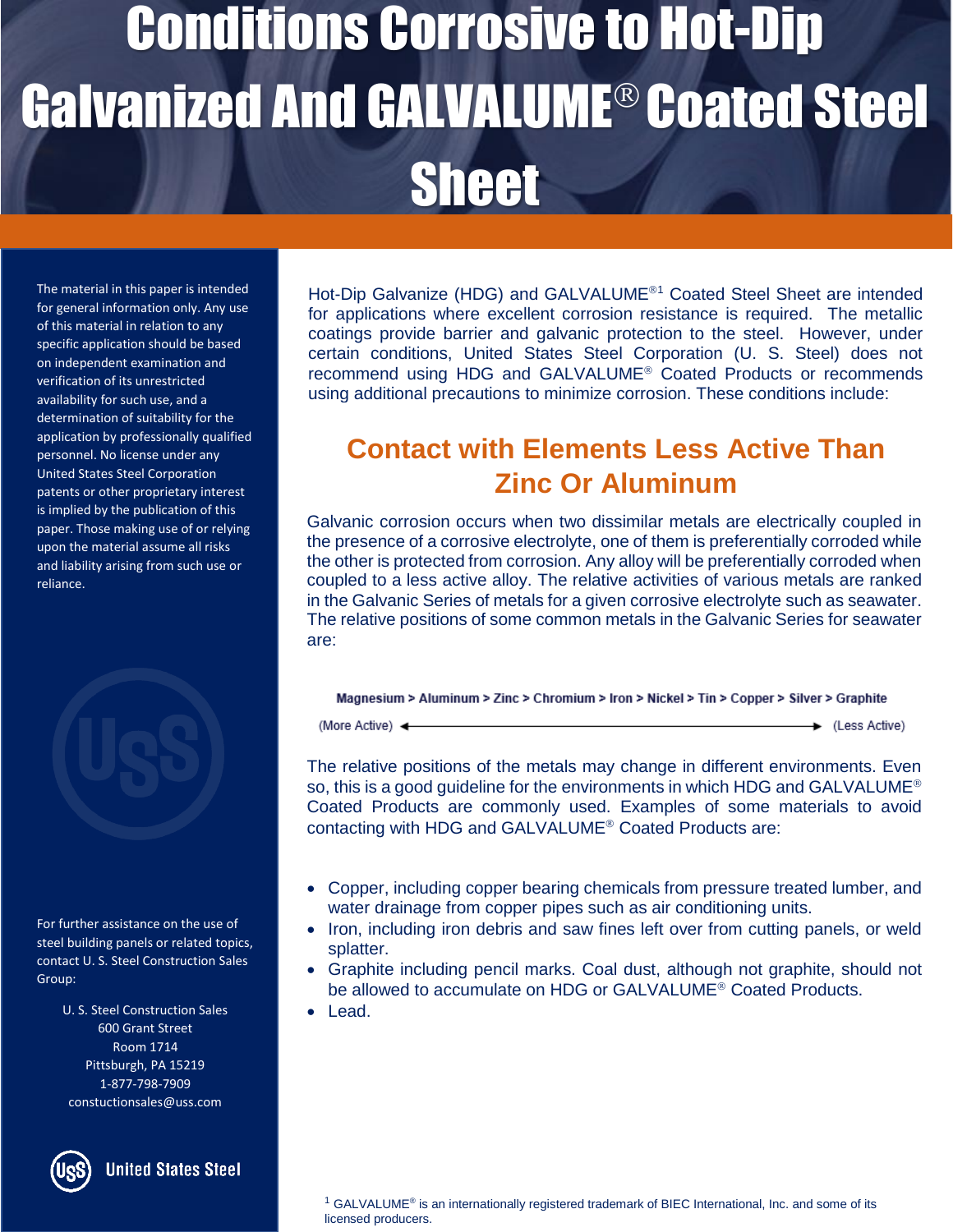# Conditions Corrosive to Hot-Dip Galvanized And GALVALUME® Coated Steel **Sheet**

The material in this paper is intended for general information only. Any use of this material in relation to any specific application should be based on independent examination and verification of its unrestricted availability for such use, and a determination of suitability for the application by professionally qualified personnel. No license under any United States Steel Corporation patents or other proprietary interest is implied by the publication of this paper. Those making use of or relying upon the material assume all risks and liability arising from such use or reliance.

For further assistance on the use of steel building panels or related topics, contact U. S. Steel Construction Sales Group:

> U. S. Steel Construction Sales 600 Grant Street Room 1714 Pittsburgh, PA 15219 1-877-798-7909 constuctionsales@uss.com



**United States Steel** 

### **Time of Wetness and Conditions That Do Not Allow Protective Oxides to Form**

Zinc and aluminum form a protective oxide layer when exposed to air, which reduces the corrosion rate of the metal. Conditions that lead to the breakdown of the protective films and adversely affect the corrosion resistance of the HDG or GALVALUME<sup>®</sup> Coated Products include:

- Harshly corrosive environments such as marine environments. Salt water destroys the protective oxide films of aluminum and zinc making them much more chemically active.
- Contact with materials that retain moisture including wet insulation, piles of leaves, ash, dust, or other organic debris, etc., which can become wet. Extend the time of wetness should not be left in contact with the coated sheet.
- Ponding water or maintaining wet conditions for extended periods of time. The  $GALVALUME<sup>®</sup>$  warranty is voided to bare  $GALVALUME<sup>®</sup>$  roof panel that has a pitch less than  $\frac{1}{4}$  :12 (1 degree).
- Material kept in tight wraps, bundles or coils and allowed to get wet either by rain or condensation. Under these conditions, air cannot move in to repair the protective oxide films and corrosion can be developed quite rapidly. It is important that HDG and GALVALUME<sup>®</sup> Coated Products are not allowed to get wet during storage or at the construction site. More information on storage stains can be found in U. S. Steel Construction Technical Bulletins on the web site at [http://www.ussconstruction.com.](http://www.ussconstruction.com/)